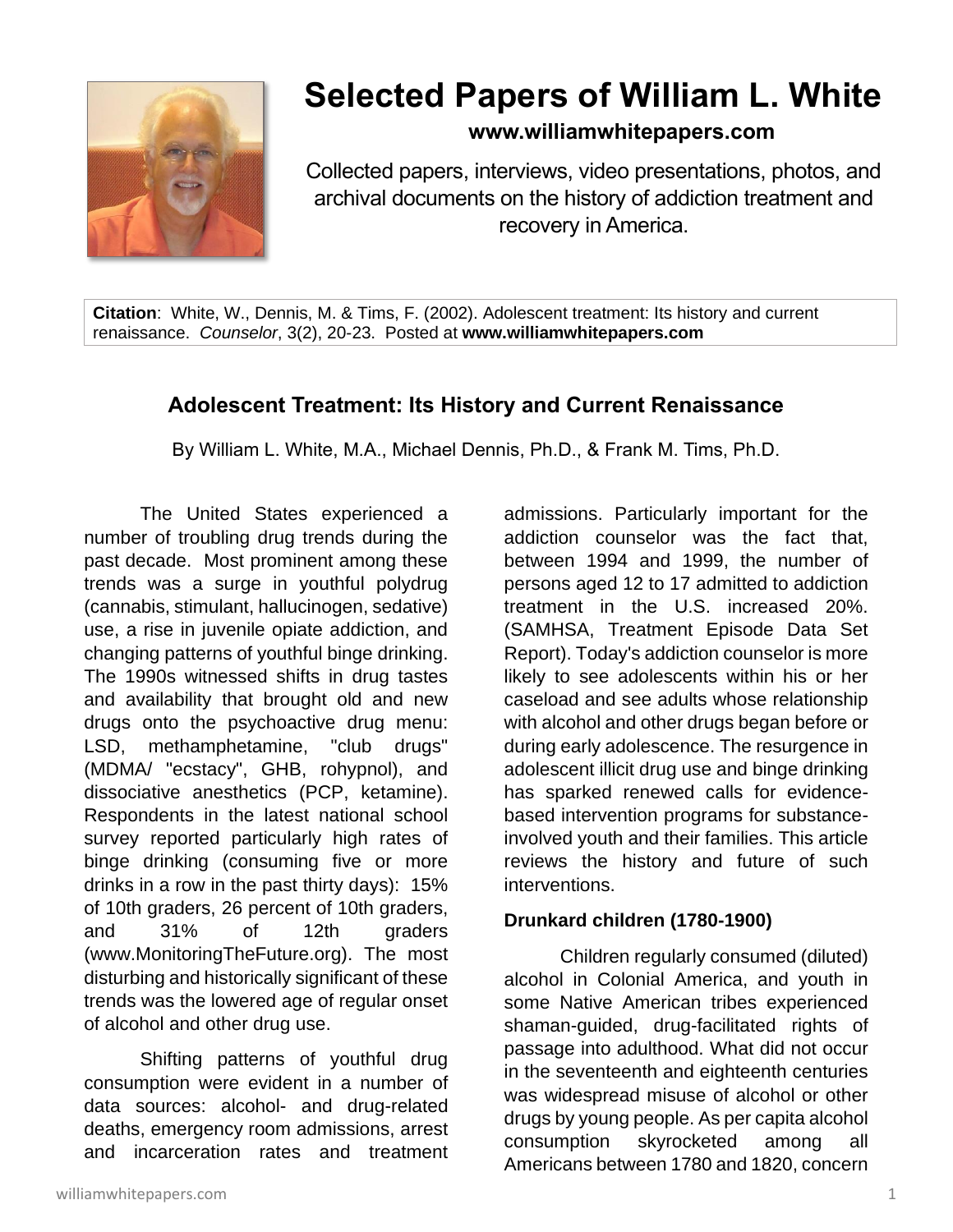grew about youthful alcohol misuse, particularly among orphaned children. An emerging temperance movement responded by:

• lobbying for minimum drinking age and temperance education laws,

• publishing youth temperance literature,

• including young people in temperance society activities, and

• suppressing drinking on college campuses (Mosher, 1980).

Nineteenth century recovery-support societies sponsored "cadet" branches for young inebriates and launched "youth rescue" crusades. Many of the recovered alcoholics who led these efforts had themselves started their downfall as youth. One even became known on the temperance lecture circuit as the "saved drunkard boy" (Foltz, 1891). Young people were also included within America's first addiction treatment institutions. Alcoholics between the ages of 15-20 constituted nearly ten percent of admissions to nineteenth century inebriate homes and inebriate asylums. By the 1890s, patients as young as 12 were being admitted for hospital detoxification even as adolescent alcohol use was dramatically declining (White, 1998). By the end of the 19th century, most American youth were protected from significant exposure to alcohol and other drugs, and youth in large numbers were enlisted in the movement to legally prohibit alcohol and other drugs.

#### **Treating juvenile narcotic addiction (1910-1950)**

Two trends sparked interest in the treatment of drug- and alcohol-involved youth in the early 20th century. The first was the advent of opiate use among disaffiliated urban youth (Musto, 1974). This trend spurred rising juvenile arrests and the

rejection in thousands of World War I draftees due to heroin addiction (Terry & Pellens, 1921). The second trend was the reversal of the decline of alcohol consumption among children and adolescents. Prohibition (1920-1933) produced a decrease in most alcohol-related problems through the mid-1920s, but generated an unintended interest in alcohol among young people. By the end of the 1920s, drinking and smoking had become symbols of youthful liberation and rebelliousness.

Efforts to treat adolescent addicts occurred in several settings. Juveniles were represented among the clientele of the morphine maintenance clinics that operated in the U.S. between 1919 and 1924. Of the more than 7,500 addicts registered at the Worth Street Clinic in New York City, 743 were under the age of 19 (Hubbard, 1920). New York City also established Riverside Hospital as a specialized facility for treating narcotic addiction, but it was closed after it was discovered that most addicts quickly relapsed following their release (Copeland, 1920).

By the mid-1920s, most juvenile addicts were "treated" in municipal correctional institutions, their incarceration a testament to the growing belief in the incurability of addiction. By the time two "narcotic hospitals" were opened in Lexington, Kentucky (1935) and Fort Worth, Texas (1938), the earlier epidemic of juvenile narcotic addiction had abated.

What occurred between 1900 and 1950 was first the inclusion of adolescents within new approaches to the treatment of narcotic addiction and then the collapse of nearly all such treatment. From the closing of Riverside Hospital to the channeling of most addicts to the two federal prisonhospitals, adolescent addicts entering treatment were viewed as miniature versions of adult addicts and were mainstreamed via the indiscriminate application of adult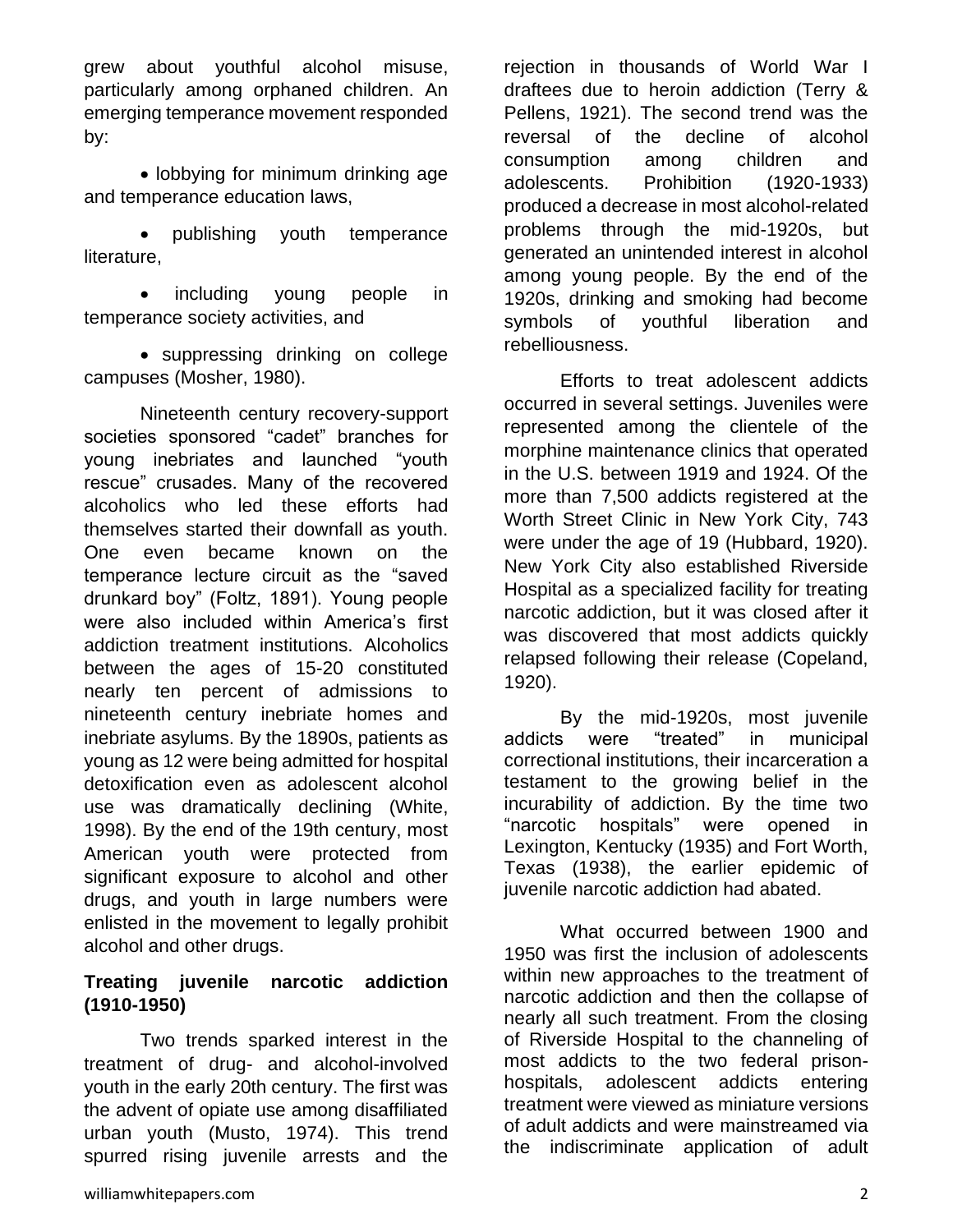treatment methods.

#### **Early community-based adolescent treatment (1950-1990)**

Following two decades of abeyance, juvenile narcotic addiction rose dramatically in the early 1950s, particularly within urban African-American and Puerto Rican neighborhoods. Admissions of persons under age 21 to the two U.S. Public Health Hospitals rose from 22 in 1947 to 440 in 1950. Juveniles were seeking help at local hospitals in many communities, particularly in New York City, where two city hospitals admitted 340 teenage narcotic users between January and October, 1951 (Conferences, 1953). The lack of community resources to help young addicts spurred the opening of addiction wards within some urban hospitals. Churches also became involved in youth addiction ministries during the 1950s, creating such programs as St. Mark's Clinic in Chicago, the Addicts Rehabilitation Center in Manhattan, the Astoria Consultation Service in Queens, and Exodus House in East Harlem. These were followed by other religiously affiliated programs like Teen Challenge and the Samaritan Halfway House Society in the early 1960s (White, 1998).

Most of the treatment programs of the 1950s mixed juveniles with adults. The exception to this rule  $-$  the re-opening of Riverside Hospital in July 1952 as a treatment facility exclusively for juvenile addicts - marks the birth of specialized adolescent treatment. This 140-bed facility and its multidisciplinary staff offered detoxification; psychiatric and medical evaluations; psychological testing; individualized programs of therapeutic, educational, vocational and recreational activities; and outpatient follow-up via community clinics following three-to-six months of inpatient treatment. In spite of its "state-of-the-art" status, Riverside was closed in 1961 after a follow-up study of 247 former patients documented that 97 percent of the juveniles treated at Riverside returned

to heroin use following their discharge (Gamso & Mason, 1958).

Other mid-century events that influenced the future evolution of adolescent treatment included the development of "young peoples' meetings" within Alcoholics Anonymous and Narcotics Anonymous, the development of modified therapeutic communities for adolescents, and the appearance of adolescent chemical dependency programs based on the "Minnesota Model."

Through the 1960s, 70s and 80s, the treatment of adolescent substance use disorders continued to be provided primarily in adult substance use units using adult models. These programs were often developmentally inappropriate and were not adapted to adolescent patterns of substance use, particularly the high rates of cooccurring problems. Not surprisingly, treatment outcomes for adolescents revealed less success than those achieved by adults (Craddock, Bray & Hubbard, 1985; Dennis, Dwaud-Noursi, Muck & McDermeit, in press; OAS, 1995; Sells & Simpson, 1979).

#### **The Modern Era**

Starting slowly in the 1980s and early 1990s, several scattered groups of clinical programs, state funding agencies and addiction researchers started modifying treatment models to be more developmentally appropriate for adolescents by:

- using youth-oriented, multidimensional assessment instruments
- developing youth-focused family and group treatment modalities
- using younger and more educated staff
- dealing more flexibly with rule violations
- shifting from confrontation to motivation/engagement
- coordinating care with schools and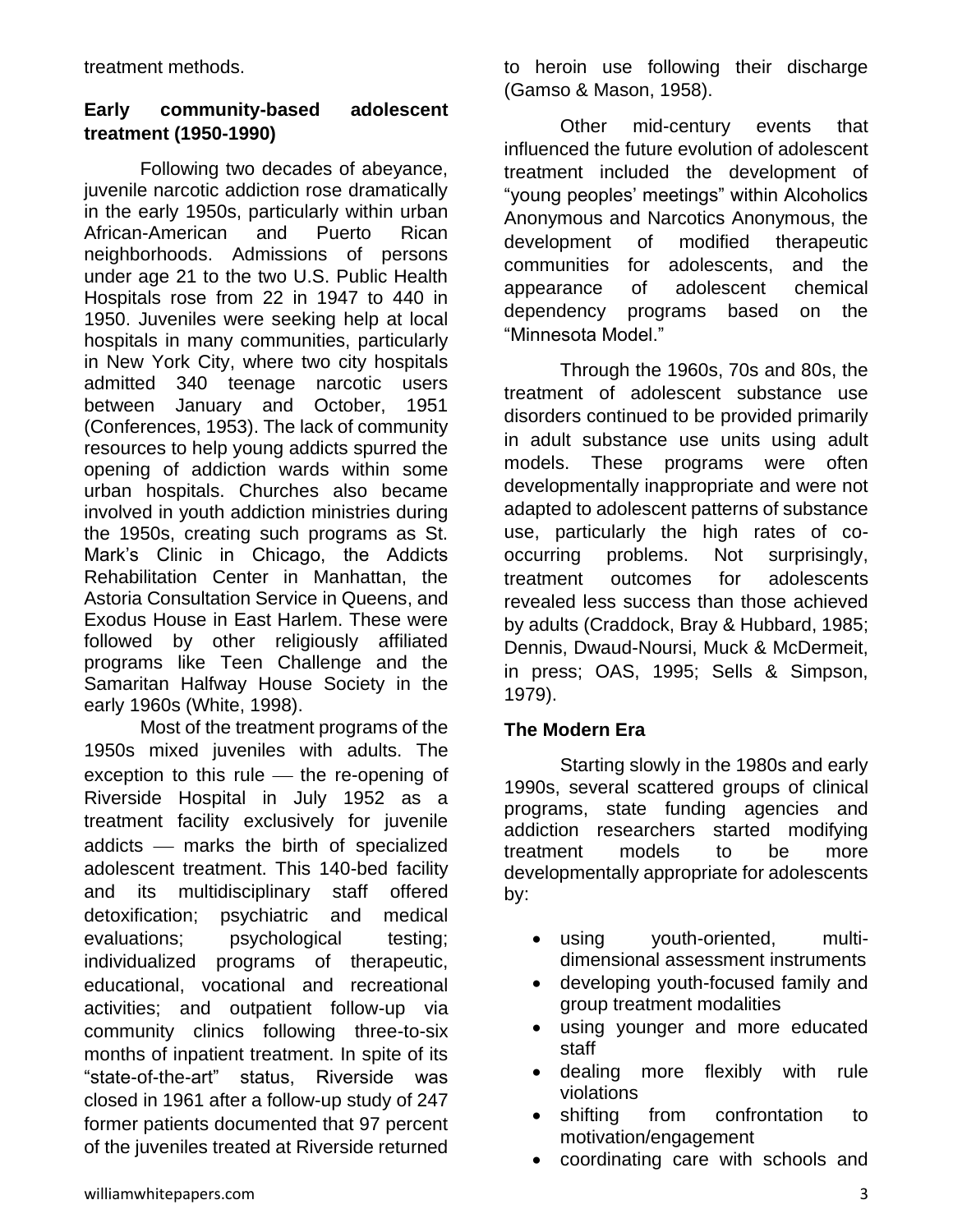the juvenile justice systems

- defining clinical subpopulations requiring special approaches of engagement and treatment (e.g., ethnic minorities, runaways, and adolescents with conduct disorder, ADHD, depression, HIV/AIDS and other co-occurring disorders), and
- refining the use of pharmacological adjuncts in the treatment of co-morbid conditions.

The Center for Substance Abuse Treatment

(CSAT) sought to spread these innovations through a series of widely distributed Treatment Improvement Protocols. The rate of clinical and research advances in the field of adolescent treatment accelerated rapidly at the end of the 20th century. Of the 36 empirical studies of adolescent treatment published by the end of 2001, 22 were published after 1997. The total number of such studies will be more than double in the next few years. Table 1 projects the release of the major findings and treatment manuals, and other materials from the studies currently underway.

| Table 1. Timeline for Releasing Adolescent Study Results |                                                                                                                                                                                                                                                                                                                                                                                                                                                                                                                       |
|----------------------------------------------------------|-----------------------------------------------------------------------------------------------------------------------------------------------------------------------------------------------------------------------------------------------------------------------------------------------------------------------------------------------------------------------------------------------------------------------------------------------------------------------------------------------------------------------|
| Year                                                     | Study                                                                                                                                                                                                                                                                                                                                                                                                                                                                                                                 |
| 2001                                                     | The National Institute on Drug Abuse (NIDA) started releasing the results of its<br>Drug Abuse Treatment Outcome Study of Adolescents (DATOS-A) longitudinal<br>study of 1,785 adolescents treated in outpatient, short- term residential and<br>long-term residential treatment programs (Grella et al., 2001; Hser et al., 2001).<br>DATOS-A is also the focus of a special issue of the Journal of Adolescent<br>Treatment Research and has an online bibliography of findings at<br>www.datos.org                 |
| 2001                                                     | The Center for Substance Abuse Treatment (CSAT) started releasing the<br>results of its Cannabis Youth Treatment (CYT) multi-site experiment of 600<br>adolescents from four sites randomly assigned to five types of outpatient<br>treatment (Dennis, Titus et al., in press). CSAT has released the CYT treatment<br>manuals through the National Clearinghouse on Alcohol and Drug Information<br>(1-800-729-6686 or www.health.org) and CYT has an online bibliography of<br>findings at www.chestnut.org/li/cyt. |
| 2002                                                     | CSAT will start releasing the results of its 10 Adolescent Treatment Model<br>(ATM; Stevens & Morral, in press) grants to manualize outpatient, short-term<br>residential and therapeutic community programs and evaluate their<br>effectiveness with over 1800 adolescents. The individual grantees will be<br>responsible for distributing their own model. A list of current publications can<br>be obtained from Randy Muck (rmuch@samsha.gov)                                                                    |
| 2002                                                     | CSAT will start releasing the results of its Persistent Effects of Treatment Study<br>of Adolescents (PETSA) with 1200 adolescents from CYT outpatient programs<br>and ATM residential programs followed up at 24, 30 and 42 months. Some of<br>the early results will appear in a special issue of Evaluation in Program<br>Planning due out in late 2002, and PETSA maintains an on-line bibliography at<br>www.samhsa.gov/centers/csat/csat.html (then select PETS from program<br>resources)                      |
| 2002                                                     | The National Institute on Alcohol Abuse and Alcoholism (NIAAA) and CSAT                                                                                                                                                                                                                                                                                                                                                                                                                                               |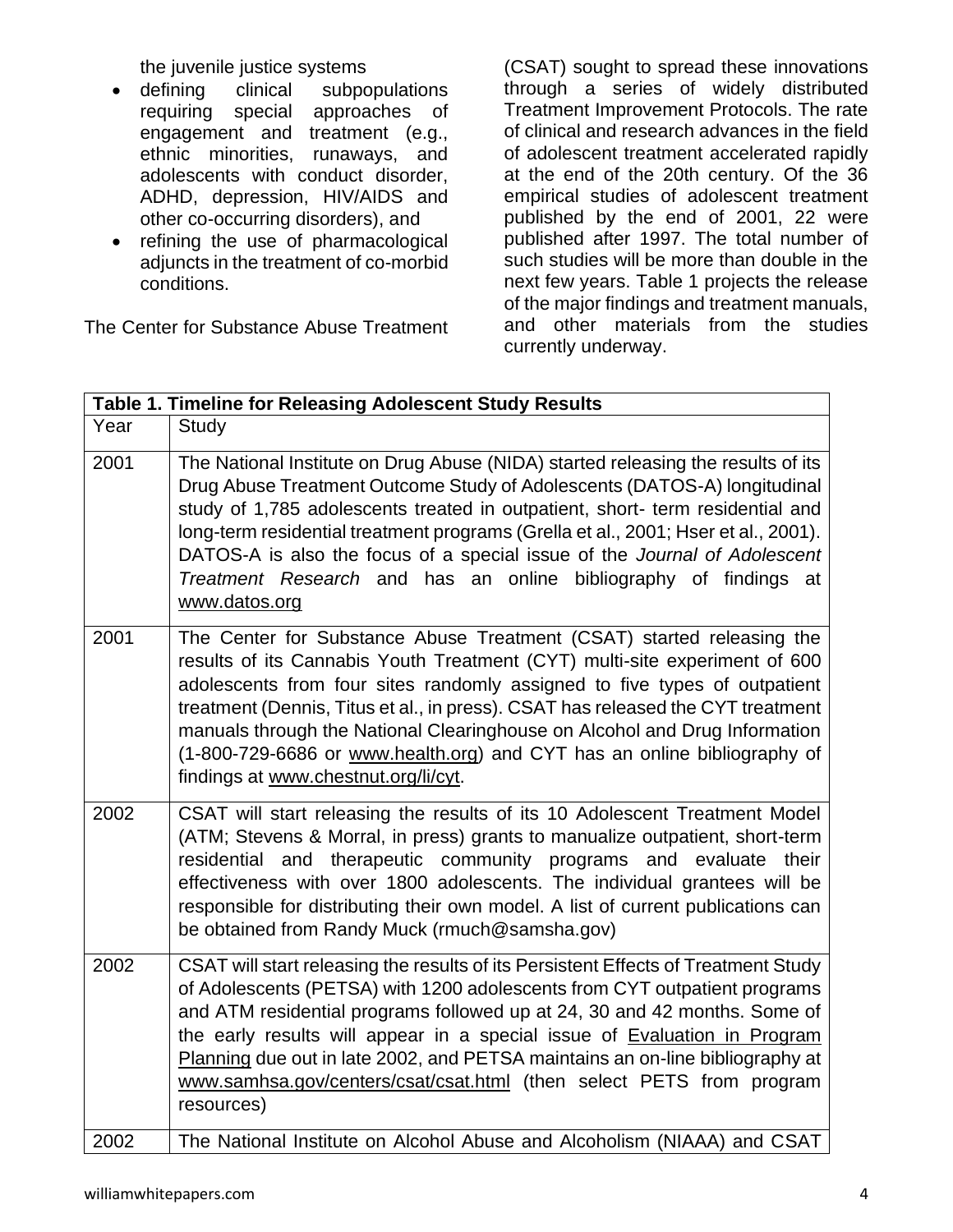have collaborated to fund over a dozen independent grants to develop and evaluate new approaches to adolescent treatment that are expected to start publishing their findings in 2002.

#### **The Emerging Renaissance of Adolescent Treatment**

This emerging renaissance of adolescent treatment promises to continue for many years. In addition to the studies already in the field, there are several major initiatives just getting underway. CSAT is funding several five-year studies to develop and evaluate community-based efforts to create continuum of care models for adolescents that include linkage to schools and juvenile justice agencies. CSAT and NIDA are collaborating on studies of continuing care after adolescent residential treatment. The Robert Wood Johnson Foundation is funding a guide to adolescent treatment and several demonstrations linking treatment with the juvenile justice system. NIDA and NIAAA are also continuing to fund several individual grants related to individual aftercare. Within the next five years, we expect the development of several dozen, evidence. It is expected that elements of the infrastructure of such studies will also be increasingly mainstreamed, e.g., standardized assessment, competency-based training, treatment manuals, and model fidelity instruments/procedures, and rigorous clinical supervision.

In addition, it is anticipated that adolescent treatment in the coming decades will make major advances in such areas as early intervention strategies, clinical engagement and retention techniques, and the ability to match particular interventions to particular subpopulations of clients. Perhaps most significantly, we anticipate that the treatment of adolescent substance use disorders will shift (for those adolescents presenting patterns of high problem severity and complexity) from sequential, selfencapsulated episodes of acute care (assess, admit, treat, discharge) to a more time-sustained, community support model of

recovery management. This will integrate existing clinical approaches within a deeper understanding of the social and cultural ecology of adolescent recovery. The treatment of adolescent substance use disorders is moving from the status of a folk art to that of a science-guided endeavor.

## **References**

- *Conferences on drug addiction among adolescents*. (The New York Academy of Medicine) (1953). New York: The Blakiston Company.
- Copeland, S. (1920). The narcotic drug evil and the New York City Health Department. *American Medicine,* 15, 17-23.
- Craddock, S. G., Bray, R. M., & Hubbard, R. L. (1985). *Drug use before and during drug abuse treatment: 1979-1981 TOPS admission cohorts* [DHHS Publication No. (ADM) 85-1387]. Rockville, MD: National Institute on Drug Abuse.
- Dennis, M. L., Dawud-Noursi, S., Muck, R., & McDermeit, M. (in press). The need for developing and evaluating adolescent treatment models. In S. J. Stevens, & A. R. Morral (Eds.), *Adolescent Substance Abuse Treatment in the United States: Exemplary Models from a National Evaluation Study*. Binghamton, NY: Haworth Press.
- Dennis, M. L., Titus, J. C., Diamond, G., Donaldson, J., Godley, S. H., Tims, F., Webb, C., Kaminer, Y., Babor, T., French, M., Godley, M. D., Hamilton, N., Liddle, H., & Scott, C. (in press).